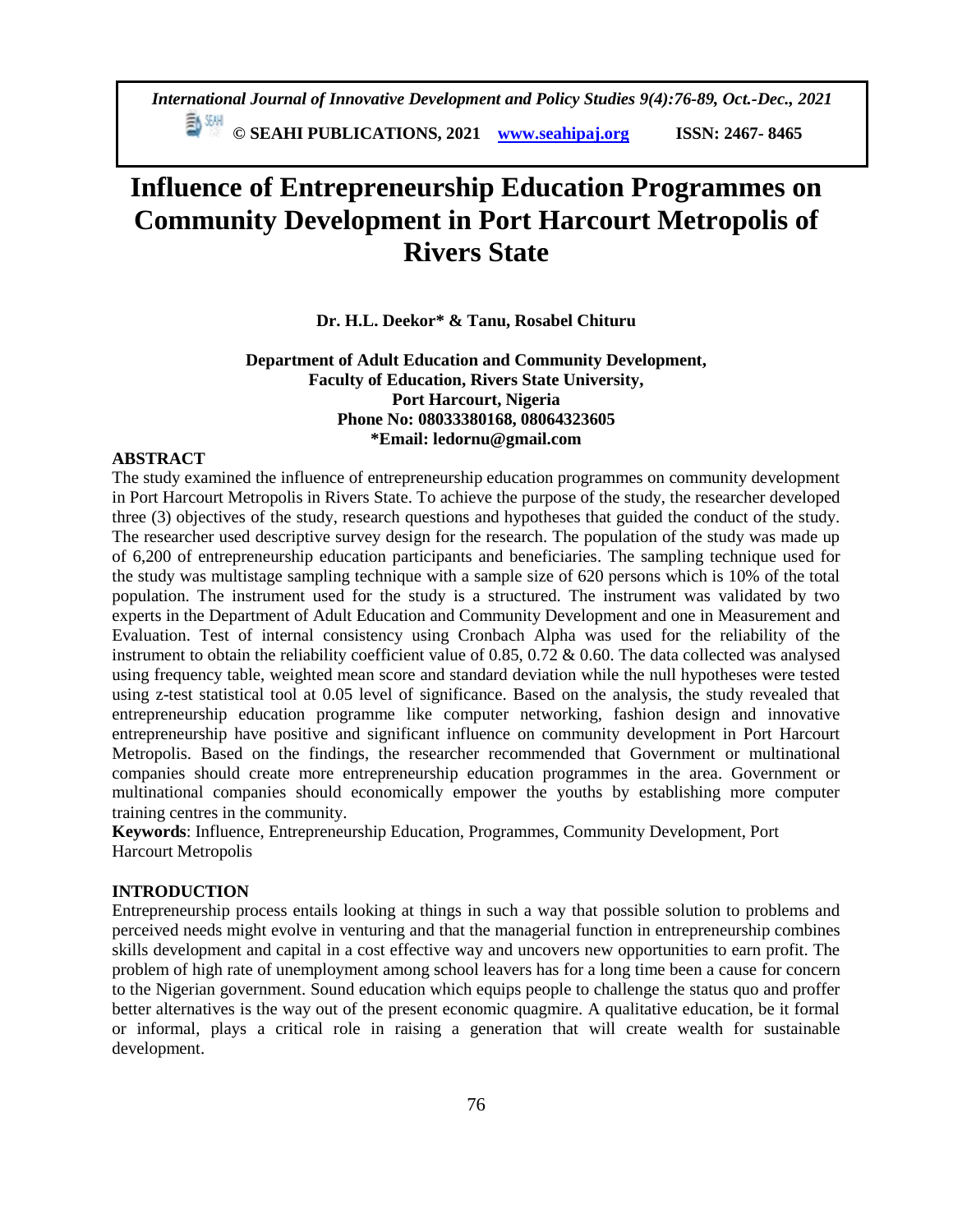Community development is not a new thing in the history of human living as a social group. From time immemorial, man has often tried the best means of bringing about a better living through peaceful coexistence with his co-habitants (Rodney, 2012). Behind the whole idea of community development is the idea of organized self-help by the people for their people. The method is often local, the people tax themselves, organize communal labour, and punish deviants or intransigents. In this way the people not only encourage initiatives, self-help and mutual assistance but also make them more effective. Behind every life and cry about, community development is the need to encourage affected communities to improve their conditions.

Kumar (2014) reveals that community development therefore, can be seen as a voluntary participation of people themselves in efforts aimed at improving economic, physical and social conditions in communities in order to raise standards of living with as much reliance as possible on the people. Stolurow & Davis (2015), explain that, community or rural development implies any conscious attempt focused on the upliftment of the living condition in the rural environment through a definite policy. Entrepreneurship and entrepreneurial skills are core components to building socially inclusive and highly participatory economies in an increasingly global and competitive world (Bird, 2009). He observed that, based on entrepreneurship working relationship with the business environment they are functioning in their various types of entrepreneurship, the chiefs among them are: computer networking, cinematography, fashion designing, makeup and *gele* typing, *akara* bag making and coding (shoemaking). However, the study seeks to examine the influence of entrepreneurial education programmes on community development in Port Harcourt Metropolis in Rivers State.

# **Statement of the Problem**

It is observed that majority of Nigerian youths are still idle waiting for government and oil companies employment. There is also high rate of unemployment among the school leavers which has also affected the level of development of the communities in Rivers State. Lack of government attention to the rural communities is a major problem now, which needs urgent attention. These are as a result of inability of the government to attend to the needs of all people.

Over three decades, government introduced and adopted laudable initiative skill which is the entrepreneurship. The essence of this skill was to have strong technological skills or experts in a key area. Encourage or engage the school leaver to have a skill or doing something after leaving the school and finally to make the youths to be creative, have the ability to keep and have the social skills needed to build great team. There is still a high level of crime rate, kidnapping, cultism, electoral violence as a result of idle, uneducated and unemployed youths who are helpless victims to these situations in Port Harcourt in Rivers State. The researcher has to make a case that this problem persists despite all that has been done so far to resolve it. Therefore, it is against this backdrop that the researcher intends to examine the influence of entrepreneurial education programmes on community development and also proffer solutions and the way forward by making recommendations.

# **Purpose of the Study**

The purpose of this research was to examine the influence of entrepreneurship education programmes on community development in Port Harcourt Metropolis of Rivers State. The specific objectives are to:

- 1. Ascertain how computer networking as entrepreneurship education programme influence community development in Port Harcourt metropolis of Rivers State.
- 2. Examine how fashion designing as entrepreneurship education progrmame influence community development in Port Harcourt Metropolis of Rivers State.
- 3. Determine how innovative entrepreneurship education programme influence community development in Port Harcourt metropolis of Rivers State.

#### **Research Questions**

Based on the objectives of the study, the following research questions were used to guide the conduct of the study: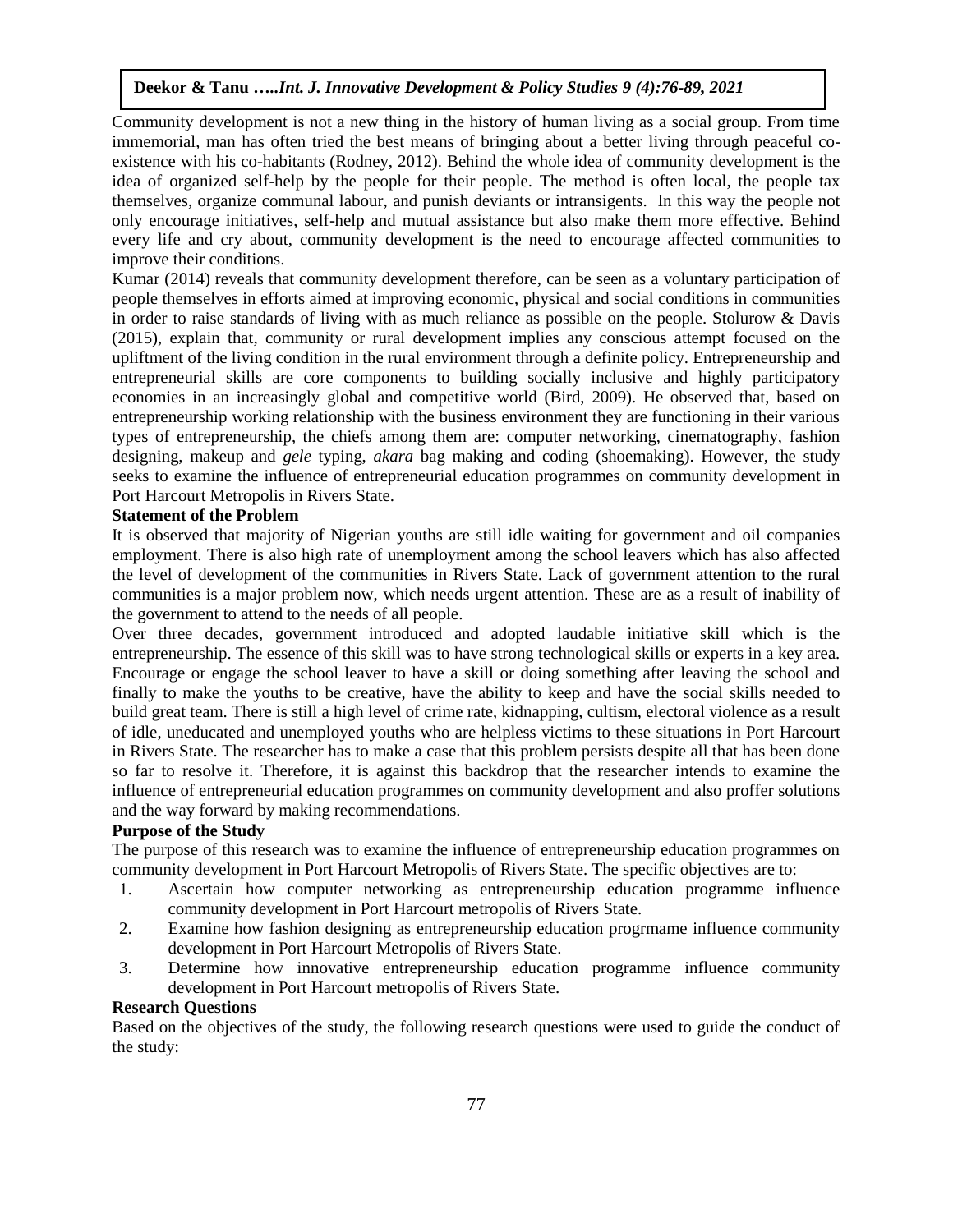1. How does computer networking as entrepreneurship education programme influence community development in Port Harcourt metropolis of Rivers State?

2. How does fashion design as entrepreneurship education progrmame influence community development in Port Harcourt Metropolis of Rivers State?

3. How does innovative entrepreneurship education programme influence community development in Port Harcourt metropolis of Rivers State?

# **Hypotheses**

The researcher formulated the following hypotheses that were tested at 0.05 level of significance:

1. There is no significant difference in the mean rating of the male and female respondents between influence of computer networking as entrepreneurship education programme on community development in Port Harcourt metropolis of Rivers State.

2. There is no significant difference in the mean rating of the male and female respondents between influence of fashion design as entrepreneurship education progrmame on community development in Port Harcourt Metropolis of Rivers State.

3. There is no significant difference in the mean rating of the male and female respondents between influence of innovative entrepreneurship education programme on community development in Port Harcourt metropolis of Rivers State.

# **LITERATURE REVIEW**

# **Concept of Entrepreneurship Education**

Entrepreneurship education includes all awareness, teaching, training and support activities in the field of entrepreneurship, in order to develop the mind of an individual to become an entrepreneur, that is one who will assumes the responsibilities and the risk for business operations with the expectation of making a profit. The entrepreneur generally decides on the product, acquires the facilities, and brings together the labor force, capital, and production materials. If the business succeeds, the entrepreneur reaps the reward of profits; if it fails, he or she takes the loss.

Defining entrepreneurship is not an easy task because there appears to be as many definitions of entrepreneurship as there are books on the subject. To Bird (2009), entrepreneurship means primarily innovation; to Ottih (2000), risk-taking; to Okenwa (2009) a market stabilizing force and yet to others it means starting, owning and managing a small business. An economist, Joseph A. Schumpeter stressed the role of the entrepreneur as an innovator, the person who develops a new product, a new market, or a new means of production. One important example was Henry Ford. In the industrialized economies of the late 20th century, giant corporations and conglomerates have largely replaced the individual owner- operator. There is still a place for the entrepreneur, however, in small businesses as well as in the developing economies of the Third World nations.

Entrepreneurship is the process of designing, launching and running a new business, which is often initially a small business. The people who create these businesses are called Entrepreneurs. According to Momoh (2005), entrepreneurship has been described as the capacity and willingness to develop, organize and manage a business venture along with any of its risks in order to make a profit.

#### **Concept of Community Development**

Various definitions exist in the literature for the term community development. Jarvis (2010) defines community development as a process of enriching the social, economic, political and educational life of a geographical demarcated area often through the process of community action, community education and reconstruction. While United Nations define it as "the processes by which the efforts of the people themselves are united with those of government authorities to improve the economic, social and cultural conditions of communities, to integrate these community into the life of the nation and to enable them contribute fully to national progress".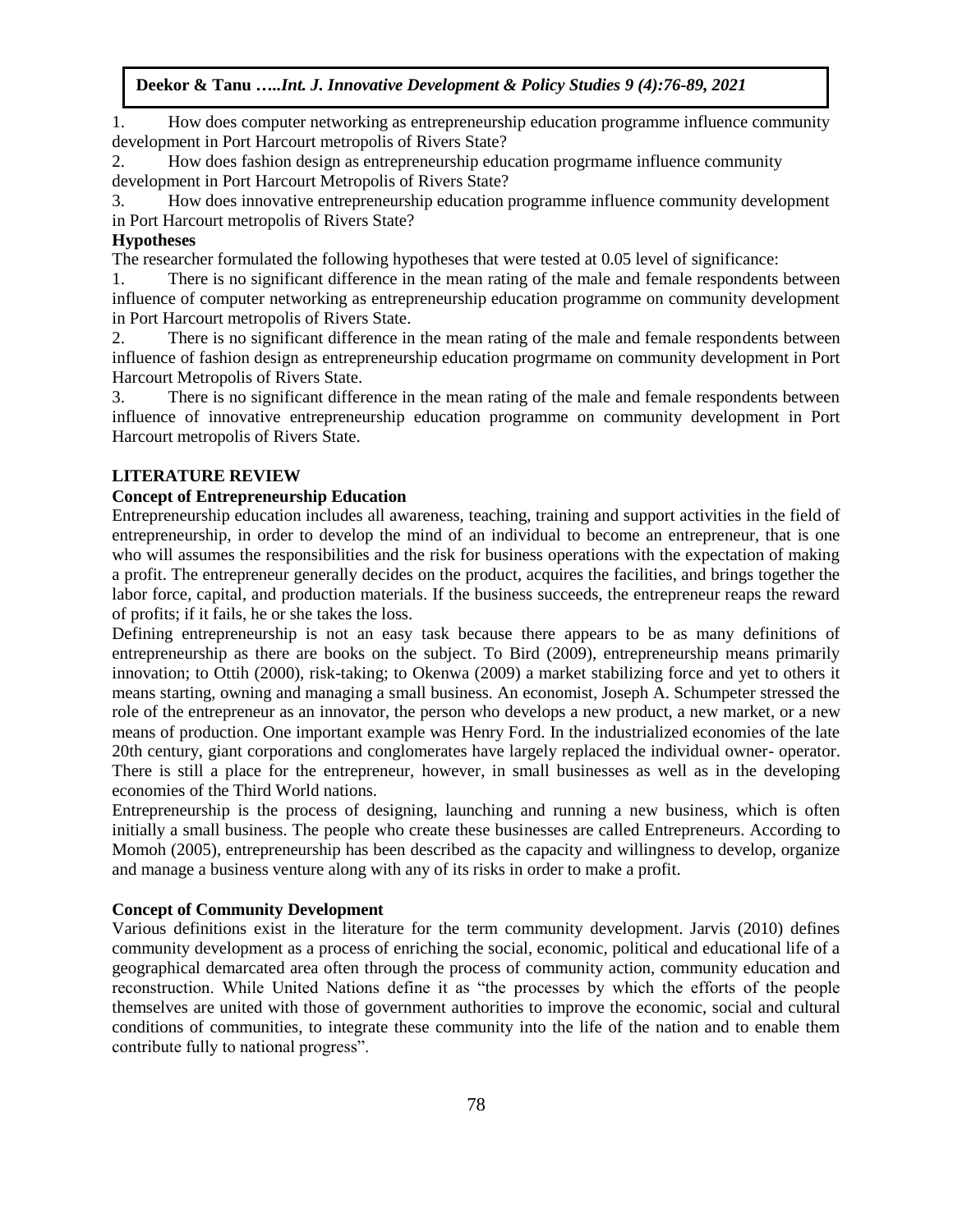That notwithstanding, many people, authorities and academicians, have discussed much on the issue of community development. Many authorities have viewed the community as a classroom, a laboratory, a learning environment and the community programmes as being educational. Based on this view, Knowles (2010) stressed that: community development is closely related to the action project as a format for learning. According to Amirize (2012), community development is a programme of action meant to foster some positive changes and bring some succour to a distinct category of people, according to their needs, problems or circumstances, irrespective of where they live.

While quoting McClusky (2010) of the Michigan University, Knowles in Nzeneri (2014) stated that the adult educator is primarily interested in community development as a means of educating the community and the people who live there, thereby helping them learn about problems of health, need for reaction, identify areas of attraction for new industries, gather more information about town and city planning for the improvement of their area.

The rural community education as Moemeka in Nzeneri (2014) specified, involves social, economic, educational, political and cultural activities which influence the lives of the communities. He was of the view that these activities centre around better standard, progress and development of the communities. The essence of these, to him, was to create an environment of awareness that promotes the development process.

Other important organizations worth mentioning here include co-operative societies which organize the workers and traders into more compact they horizontally integrated all purpose co-operative societies e.g.

- 1. Agricultural multipurpose societies
- 2. Urban Co-operative Societies
- 3. Labour Co-operative Unions

These various organizations in co-operation with the Federal and State Government interests as well as the interest and commitment of the Local Government Authorities achieved a lot of success in the various community development programmes undertaken in the State. Through their active participation, the participants develop pride and local community feelings in seeing some of these programmes irrespective of their difficulties in the development process. Also presently, the civilian Government of Rivers State led by Sir Celestine Omehia as the Governor, is building a new ultra-modern market (formerly called mile one market) in Port Harcourt City Local Government Area of Rivers State. Amaucheazi (2014) succinctly pointed out that one of the root causes of current community development is because of the prevailing colonial mentality whereby the Local Governments were denied any initiative to embark on Community development programmes or projects in Nigeria.

#### **Objectives of Entrepreneurship Education**

Entrepreneurship is diverse, both as a phenomenon and as a concept. In different times and places, Entrepreneurship has had different meanings. Thomas and Bara (2004) present three different meanings.

(a) Externa1 entrepreneurship - setting up and managing small business and/or growth-oriented, Entrepreneurial ventures.

- (b) Entrepreneurship an entrepreneurial way of action within an organization.
- (c) Enterprising behaviour all behaviours, skills, and attitudes of an individual in all spheres of life.

It has been recognized that tertiary Institutions have a contact surface to the highly educated group of people, which are of most interest from the entrepreneurship point of view: Harrison and Hart (2009) noticed that highest potential new enterprises are often created by highly educated persons because they possess high level of knowledge and they are often better exposed to business opportunities. The major reason why entrepreneurial education is absorbed into Business Education curriculum in institutions of highest learning is to create awareness and understanding of the various entrepreneurial opportunities and provide educational opportunities for individuals preparing for careers in business to acquire entrepreneurial knowledge and skills needed to function effectively in the society (Minimum Standard,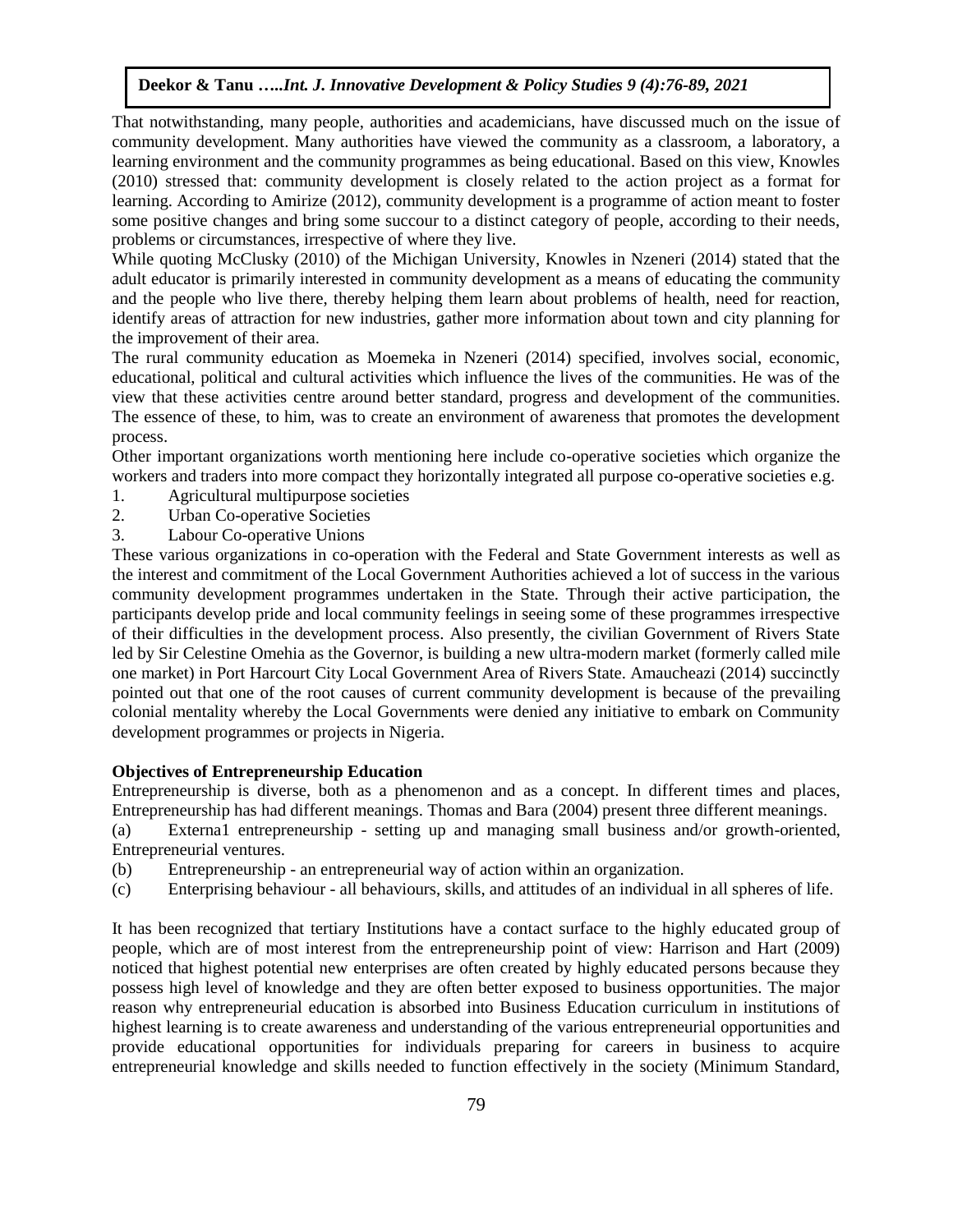2004). Bandura (2008) observed that "such utility education reduced to the barest minimum the arm of unemployment and the underemployed". Ahukanna (2000) confirmed, thus "The economy needs skilled people to produce the goods and services demanded by society" Entrepreneurial skills can be seen as employability skills, that is, an employment identity that enables an individual to own a business.

An objective of enterprise education is, in general terms, the development of the entrepreneurial qualities of individuals in addition to providing them with entrepreneurial skills. The differentiated understanding of entrepreneurship and of enterprise education appears to have different learning objectives. Ashmore (2003) categorized the objectives into three headings:

- 1. Learning to understand entrepreneurship
- 2. Learning to become entrepreneurial
- 3. Learning to become an entrepreneur

Currently, Nigeria tertiary institutions and national curriculum reform in 2004 create new opportunities or challenge for enterprise education within Nigerian universities (NUC, Quarterly Review). In addition to education, tertiary institutions promote entrepreneurship for example by participating in various technology transfer and spin-off activities, developing existing enterprises and creation of new ones.

# **Role of Entrepreneurship Education Programmes to Community Development**

Rodney (2012) in an attempt to analyse the various roles of entrepreneurship education programmes to community development, to this end, it must be noted that the development of any community does not begin with food and services, but with people, their creative capacity and capability ideology, world view, values, norms and orientations. Therefore, the development of a community can only be possible when individual and group members, through the instrumentality of education and the benefits therefore, are able to mobilize and channel their mental resources purposefully, overcome and take control of their environment, manipulate and manage it for their own betterment and for the community at large.

Anyanwu (2011) stated that community development can be seen as a socializing process for the induction of social change for better living in a community, through the development of abilities, attitudes and often forms of behaviour which are positive to the value of that community. He further said that community development introduces new ideas and new abilities for solving problems. It involves a process of education which helps people to think for themselves to execute projects by themselves and to effect lasting solutions to their community problems by themselves. Adult and community education is involved in the promotion of the general objectives of democratization and regeneration, both viewed in the context of life-long education. Shields (2007) said that the structural implications is that community development aim at a thorough interpretation of formal and non-formal educational activities which tends to give community development a wider and non-diversified conception, considering it as a factor of lifelong education which takes into account all aspects of individual and community improvement, whether these are economical, social and cultural.

According to Denison (2002), education for community development requires the production of effective citizens who are conscious, who know their rights and protects them, which are also aware that the authority is obliged to protect the individual from oppression by any fellow who know that before the law, any individual is equal of any other person in the community. Kosemani (2011) rightly pointed out that education should provide the basis or instrument for community development, socialization of the younger generation into the new civic cultures and instilling in them an allegiance to the community. Community development has the principal purpose of bringing about desirable changes for better living among the people (Amirize, 2012). Kumar (2014) viewed it as "movement" designed to promote better living conditions for the whole community through the initiative and active participation of the people themselves. Barikor (2011) sees community development as an integrated process by which the efforts of the citizens are united with those of government authorities and voluntary agencies to improve the social, economic and cultural conditions of the community.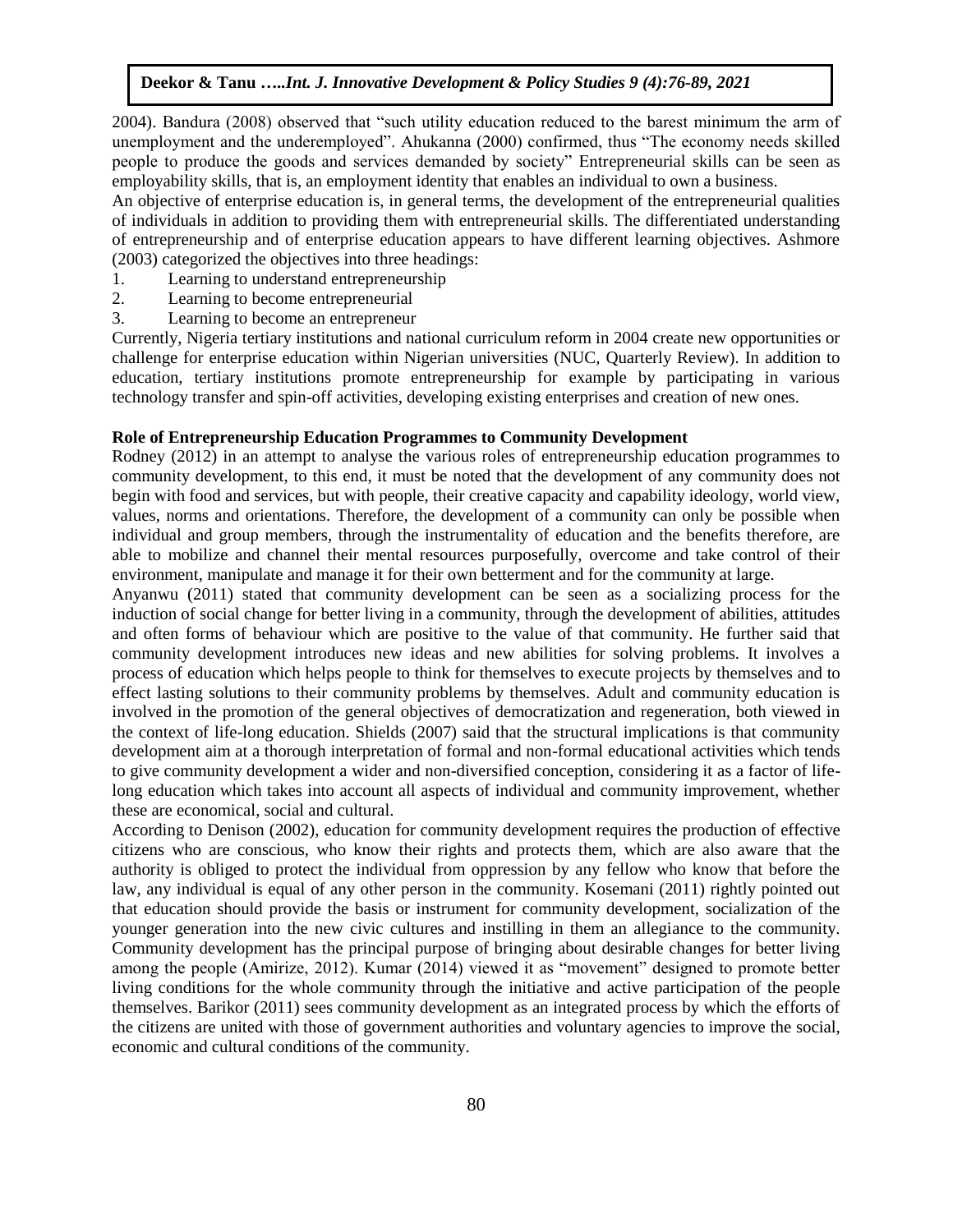Entrepreneurship education helps the nation by providing self-employment to majority of people in our society. Homevoy (2005) states that in Port Harcourt Local Government Area, entrepreneurs share certain common traits that are the fundamental process of economic growth and development that helped shaping the minds of Nigerians. Washington (2015) believed that economists who have studied growth, and have found out that, the engine of economic progress must ride on the same wheels or factors of growth but a measure of development can be achieved by a fairer distribution of existing goods, services and amenities even if there is no substantial increase in output. Studies have shown high level of unemployment and deviance among the youths in Nigeria, saying only concerned and more committed efforts among International agencies, Government and Non-Governmental Organizations could revert the ugly trend (Ache, 2007).

Entrepreneurs play an important role in the economic development of Nigeria, both rural and urban areas. According to Thomas and Bara (2004), small and medium businesses account for the largest group of businesses in terms of number in our economy and also provide the largest employment opportunities in Nigeria. Recognizing the importance of Entrepreneurs in our economic development, the Federal, State and Local Governments decided to develop series of schemes to strengthen and enhance their capabilities, continued survival and growth. Such schemes includes formal funding Institutions; Banks, Micro-credit Agencies, Venture Capital and the Non-formal funding agencies like Donors and specialized Non-Governmental Organizations (NGO) (Agu, 2001).

The importance of small-scale business according to Chima (2013) in Weinberger (2005) is predicated on their impact and contribution to a diversified production as well as their effect in achieving macro objectives. These roles include creating employment opportunities promotion of indigenous technology; industrialization of rural, areas, efficient use of resources which imply less use of foreign exchange resources.

Fiet (2014) states that entrepreneurial activities are known to be more efficient on the use of local resources because they are capable of minimizing wastes of available funds, raw materials and other important resources. It is clear that no matter how small resources is, an efficient Entrepreneur can manage the available funds, materials hence small businesses are easier to manage than large organisations which operate and depends in large operations or large economic scale.

# **Entrepreneurship Education and Community Development**

A course in entrepreneurship education is designed for students who wish to concentrate on strategies for career development with respect to ownership and management of their own businesses. Although individual skills are emphasized the focus of the course is on development of a business plan, including the determination of type of business enterprise, legal considerations, location selection, financing, steps in getting the enterprise started, marketing strategies, and interaction with successful Entrepreneurs, as well as actual optimum management of reacting business enterprise.

The ability to take action toward risk is influenced by achievement motivation, the individual's self image, the ability to perceive environmental opportunities and the costs mid benefits associated with investment decisions. These abilities and skills can be improved with education. Weinberger (2005) has recorded positive results in his training programme in India in this direction. Education improves selfimage, one's awareness of his environment, foresight and perceptiveness, and therefore the ability to takes decisions about the costs and benefits of actions. Education for entrepreneurship has expanded enrollment in business schools Programmes.

Entrepreneurship education has become a reality in our tertiary institutions. There are basic skills that entrepreneurs need to successfully start and manage their businesses, without which, they could face difficulties. Ottih (2000) classified the skills as technical, business management, and personality oriented. It is easy to teach the technical and the business management skills, but the personality oriented skills such as; imagination, persistence, innovativeness, risk taken and so on, are more difficult to handle, but can be acquired with training in entrepreneurship programmes.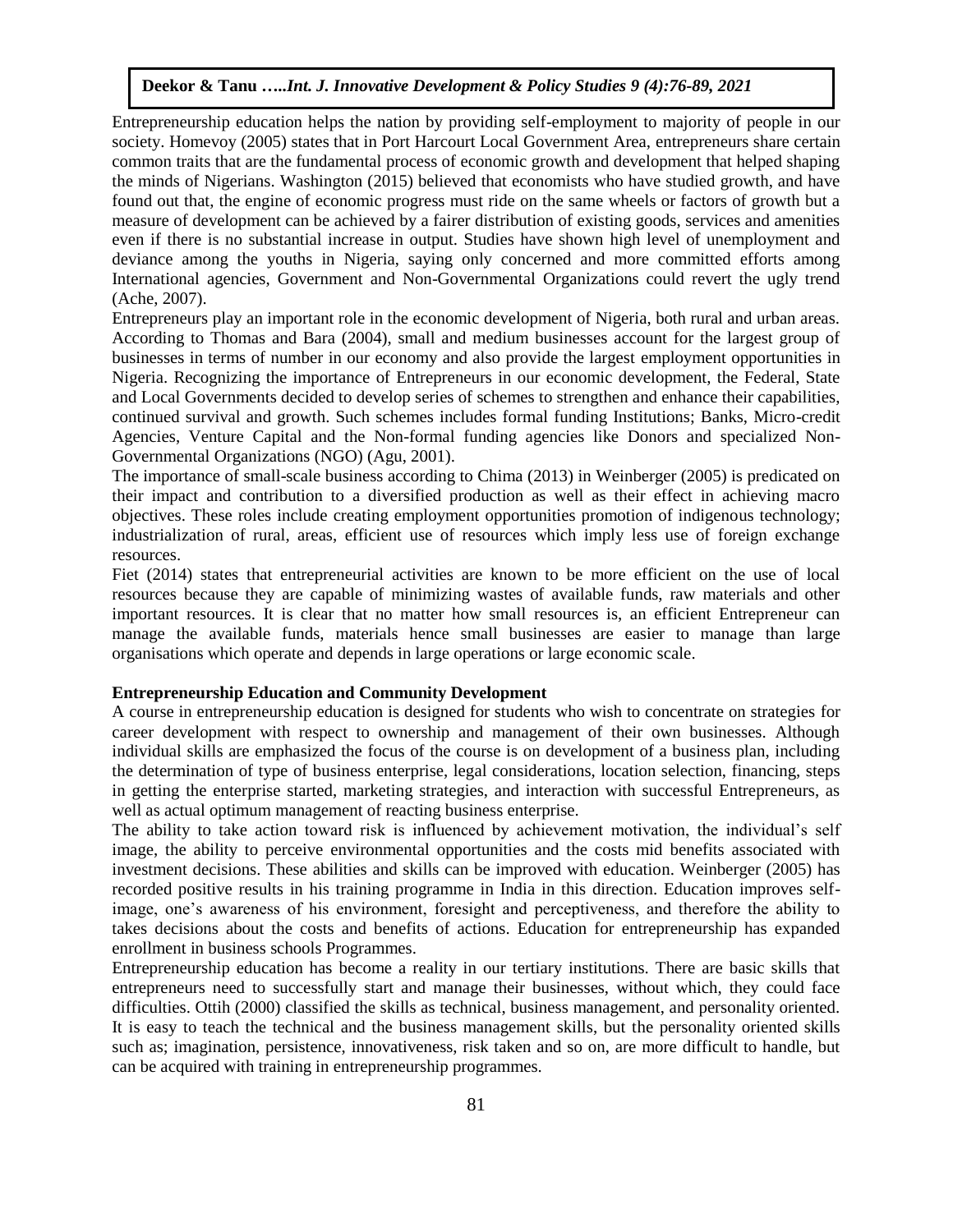# **METHODOLOGY**

**Research Design:** In carrying out this research, the researcher used descriptive survey design. Descriptive research gives a clear picture of a situation and it serves as a basis for most researchers in assessing the situation as a prerequisite for drawing conclusion. It attempts to describe or document current conditions or attitudes, that is, to explain what exists at the moment (Wimmer & Dominick, 2011). According to Ezinwa and Okoye (2015), descriptive survey is a research method which focuses on a representative sample derived from the entire population. This design was adopted because of its ability to ensure a representative outlook and provide a sample approach to the study of opinion, attitudes and values of individuals (students).

**Population of the Study:** The population of this study was made up of 6,200 participants in entrepreneurship education centres located in Port Harcourt Metropolis. It consists of all the entrepreneurs and their trainees in these centres.

**Sample and Sampling Techniques:** The researcher used multistage sampling technique for the selection of the respondents. Wimmer and Dominick (2011) revealed that multi-stage involve dividing the population into groups or clusters. The first stage involved the purposive selection of 2 local government areas which include: Obio/Akpor and Port Harcourt City Local Government Areas out of the twenty-three local government areas of Rivers State. The second stage involved the purposive selection of the entrepreneurship centres in the study area and the last stage was the random selection of the entrepreneurs and their trainees. Therefore, the total sample size of the study was six hundred and twenty (620) entrepreneurs and the trainees.

**Instrument for Data Collection:** The instrument that was used for this study is a structured questionnaire. The questionnaire is titled: Influence of Entrepreneurship Education Programmes on Community Development Questionnaire (IEEPCDQ). The questionnaire was divided into 2 parts. The first part was the demographic information about the respondents and the second part was aimed to assess the respondent's idea of the subject matter. The main objective of the questionnaire was to determine the various aspects of the entrepreneurship education programmes and Community development in the study area in Rivers State. Its items was rated using the modified four (4) points Likert-scale i.e. Strongly Agree  $(SA) = 4$ , Agree  $(A) = 3$ , Disagree  $(D) = 2$  and Strongly Disagree  $(SD) = 1$ .

**Validity of the Instrument:** In order to determine the validity of the instrument, the instrument was submitted to two experts in the Department of Adult Education and Community Development for face and content validation. This is to ascertain that the items in the questionnaire adequately and appropriately measured what the study intends to measure. The experts' corrections were reflected in the final draft of the Instrument before usage.

**Reliability of the Instrument:** The internal consistency reliability through Cronbach Alpha was used to establish the reliability of the instruments for the study. Cronbach Alpha was used because the instrument was in sections and was administered to 20 respondents that were not in the sample of the study but belonged to the population of the study. The reliability coefficient was 0.85, 0.65, 0.72  $\&$  0.60, respectively. The reliability coefficients are high and justified the use of the instrument for the study.

**Method of Data Analysis:** The data that was collected from the respondents was analysed using frequency table, weighted mean score and standard deviation for the research questions. The null hypotheses were tested using Z-test statistical tool at 0.05 level of significance. The criterion decision rule is that any mean score that was from 2.50 and above was agreed while the mean score that was less than 2.50 was be disagreed while the null hypotheses was tested using z-test statistical tool at a significance level of 0.05.level of significance. The null hypotheses where z-calculated value is greater than the z-critical value of 1.96 was rejected while the null hypotheses where z-calculated value is less than z-critical value of 1.96 was accepted.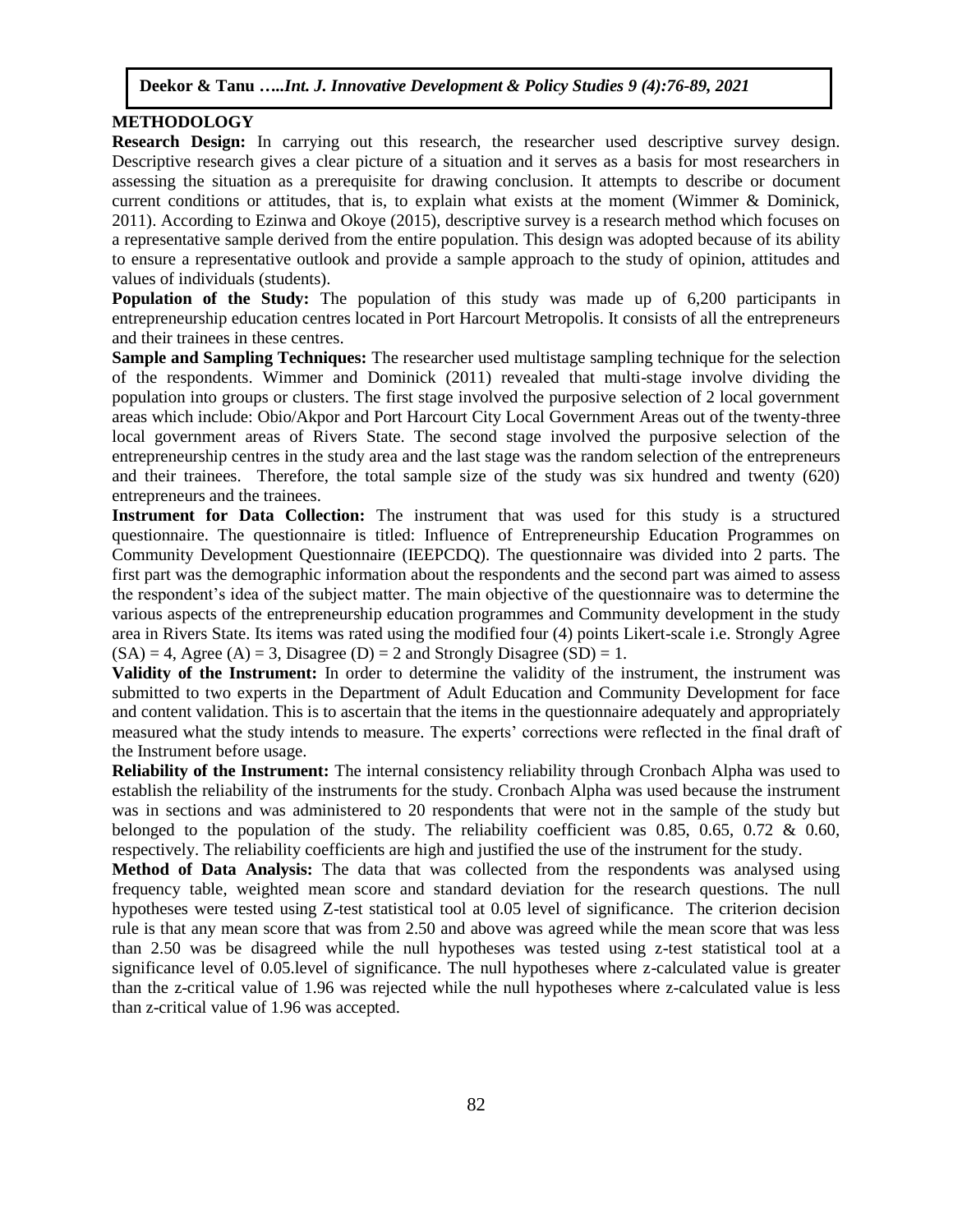# **RESULTS**

**Data Presentation** 

**Research Question 1:** *How does computer networking as entrepreneurship education programme influence community development in Port Harcourt metropolis in Rivers State?*

**Table 1: Mean Responses on how computer networking as entrepreneurship education programme influence community development of Port Harcourt metropolis in Rivers State**

|     |                                       | $Male = 300$                       |           | Female $= 320$  |                         |           |                 |
|-----|---------------------------------------|------------------------------------|-----------|-----------------|-------------------------|-----------|-----------------|
| S/N | <b>Questionnaire Items</b>            | <b>Mean</b>                        | <b>SD</b> | <b>Decision</b> | <b>Mean</b>             | <b>SD</b> | <b>Decision</b> |
|     |                                       | $\overline{\overline{\mathbf{X}}}$ |           |                 | $\overline{\mathbf{X}}$ |           |                 |
| 1.  | The young men and women in the        | 3.13                               | 1.77      | Agree           | 3.28                    | 1.81      | Agree           |
|     | community have skills that sustain    |                                    |           |                 |                         |           |                 |
|     | their living, thereby enhancing       |                                    |           |                 |                         |           |                 |
|     | community development.                |                                    |           |                 |                         |           |                 |
| 2.  | The level of unemployment is          | 3.20                               | 1.79      | Agree           | 3.19                    | 1.79      | Agree           |
|     | reduced now to an extent because of   |                                    |           |                 |                         |           |                 |
|     | the introduction of entrepreneurship  |                                    |           |                 |                         |           |                 |
|     | education, thereby enhancing          |                                    |           |                 |                         |           |                 |
|     | community development.                |                                    |           |                 |                         |           |                 |
| 3.  | Self-employment is increased now to   | 3.07                               | 1.75      | Agree           | 3.35                    | 1.83      | Agree           |
|     | an extent because of the introduction |                                    |           |                 |                         |           |                 |
|     | of entrepreneurship education,        |                                    |           |                 |                         |           |                 |
|     | thereby enhancing community           |                                    |           |                 |                         |           |                 |
|     | development.                          |                                    |           |                 |                         |           |                 |
| 4.  | There are more shops now in the       | 3.00                               | 1.73      | Agree           | 3.30                    | 1.82      | Agree           |
|     | communities unlike before when        |                                    |           |                 |                         |           |                 |
|     | entrepreneurship education            |                                    |           |                 |                         |           |                 |
|     | programme was not in place, thereby   |                                    |           |                 |                         |           |                 |
|     | enhancing community development.      |                                    |           |                 |                         |           |                 |
| 5.  | The level of hardship will be reduced | 3.25                               | 1.80      | Agree           | 3.33                    | 1.82      | Agree           |
|     | hence entrepreneurship education      |                                    |           |                 |                         |           |                 |
|     | programme is targeted to empower      |                                    |           |                 |                         |           |                 |
|     | the people, thereby enhancing         |                                    |           |                 |                         |           |                 |
|     | community development.                |                                    |           |                 |                         |           |                 |
|     | <b>Grand Total</b>                    | 3.13                               | 1.77      |                 | 3.29                    | 1.81      |                 |

Table 1 above reveals that the respondents accepted the point that the young men and women (youths) in the community have skills that sustain their living in the area, thereby enhancing community development. The table still indicates that the respondents accepted the view that the level of unemployment is reduced now to an extent because of the introduction of entrepreneurship education programmes, thereby enhancing community development. It is also observed from the table that the respondents accepted the fact that self-employment among the youths have influenced the development of communities in Rivers State, thereby enhancing community development. The respondents also accepted the point that there are more shops now in the communities unlike before when entrepreneurship education programmes was not in place or not introduced, thereby enhancing community development.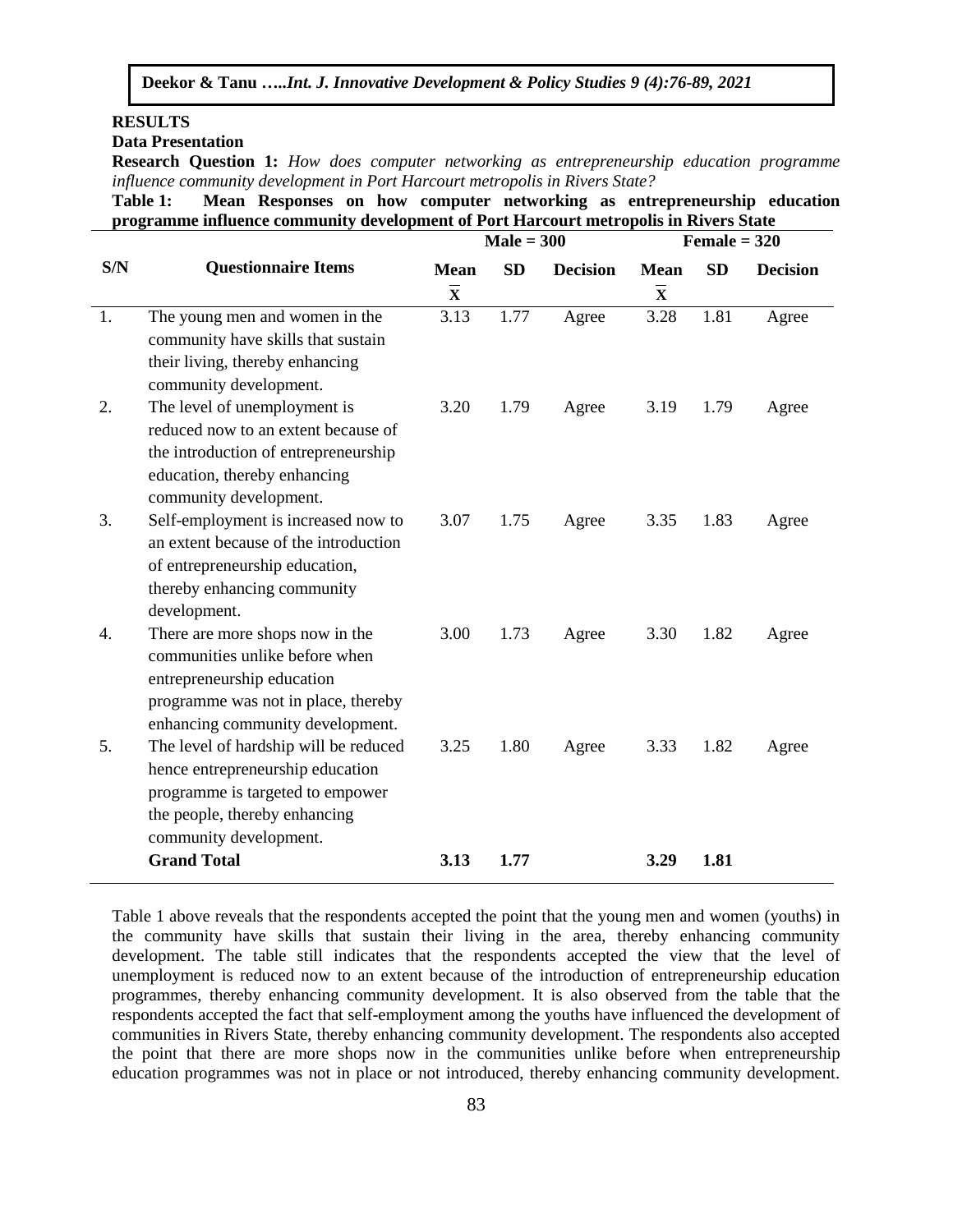Also noticed from the table is that the respondents will be reduced hence the entrepreneurship education programmes is targeted to empower the people.

**Research Question 2:** *How does fashion design as entrepreneurship education programme influence community development in Port Harcourt Metropolis of Rivers State?* 

**Table 2: Mean Responses on how fashion design as entrepreneurship education programme influence community development in Port Harcourt Metropolis of Rivers State**

|     |                                                                                                                                                                     | $Male = 300$                           |           | $Female = 320$  |                                                   |           |                 |
|-----|---------------------------------------------------------------------------------------------------------------------------------------------------------------------|----------------------------------------|-----------|-----------------|---------------------------------------------------|-----------|-----------------|
| S/N | <b>Questionnaire Items</b>                                                                                                                                          | <b>Mean</b><br>$\overline{\mathbf{x}}$ | <b>SD</b> | <b>Decision</b> | <b>Mean</b><br>$\overline{\overline{\mathbf{X}}}$ | <b>SD</b> | <b>Decision</b> |
| 6.  | Fashion design is an imperial educational<br>service that helps individuals to assess<br>their skills thereby helping in community<br>development.                  | 3.22                                   | 1.79      | Agree           | 3.18                                              | 1.78      | Agree           |
| 7.  | Fashion design help the men and women<br>to choose a new direction which utilizes<br>the talents of the team thereby enhancing<br>the development of the community. | 0.93                                   | 0.96      | Disagree        | 1.61                                              | 1.27      | Disagree        |
| 8.  | Designing of cloths and accessories such<br>as bracelets and necklace empower the<br>people thereby enhancing community<br>development.                             | 3.63                                   | 1.91      | Agree           | 3.00                                              | 1.73      | Agree           |
| 9.  | Fashion and designers are self-<br>empowered and independent of their<br>women in the society thereby<br>contributing to the development of the<br>community.       | 3.23                                   | 1.80      | Agree           | 3.13                                              | 1.77      | Agree           |
| 10. | Fashion design as an entrepreneurship<br>skill has positive influence in the<br>development of the community.                                                       | 3.43                                   | 1.85      | Agree           | 2.97                                              | 1.72      | Agree           |
|     | <b>Grand Total</b>                                                                                                                                                  | 2.89                                   | 1.66      |                 | 2.78                                              | 1.65      |                 |

Table 2 above indicates that the respondents accepted the point that fashion design is an imperial educational service that helps individuals to assess their skills thereby helping in community development. The table in the -other way round rejected the view that fashion design help the men and women to choose a new direction which utilizes the talents of the team thereby enhancing the development of the community. It is also observed from the table that the respondents accepted the view that designing of cloths and accessories such as bracelets and necklace empower the people thereby enhancing community development. Also noticed from the table is that the respondents accepted the fact that Fashion and designers are self-empowered and independent of their women in the society thereby contributing to the development of the community. The table indicates that the respondents accepted the view that fashion design as an entrepreneurship skill has positive influence in the development of the community.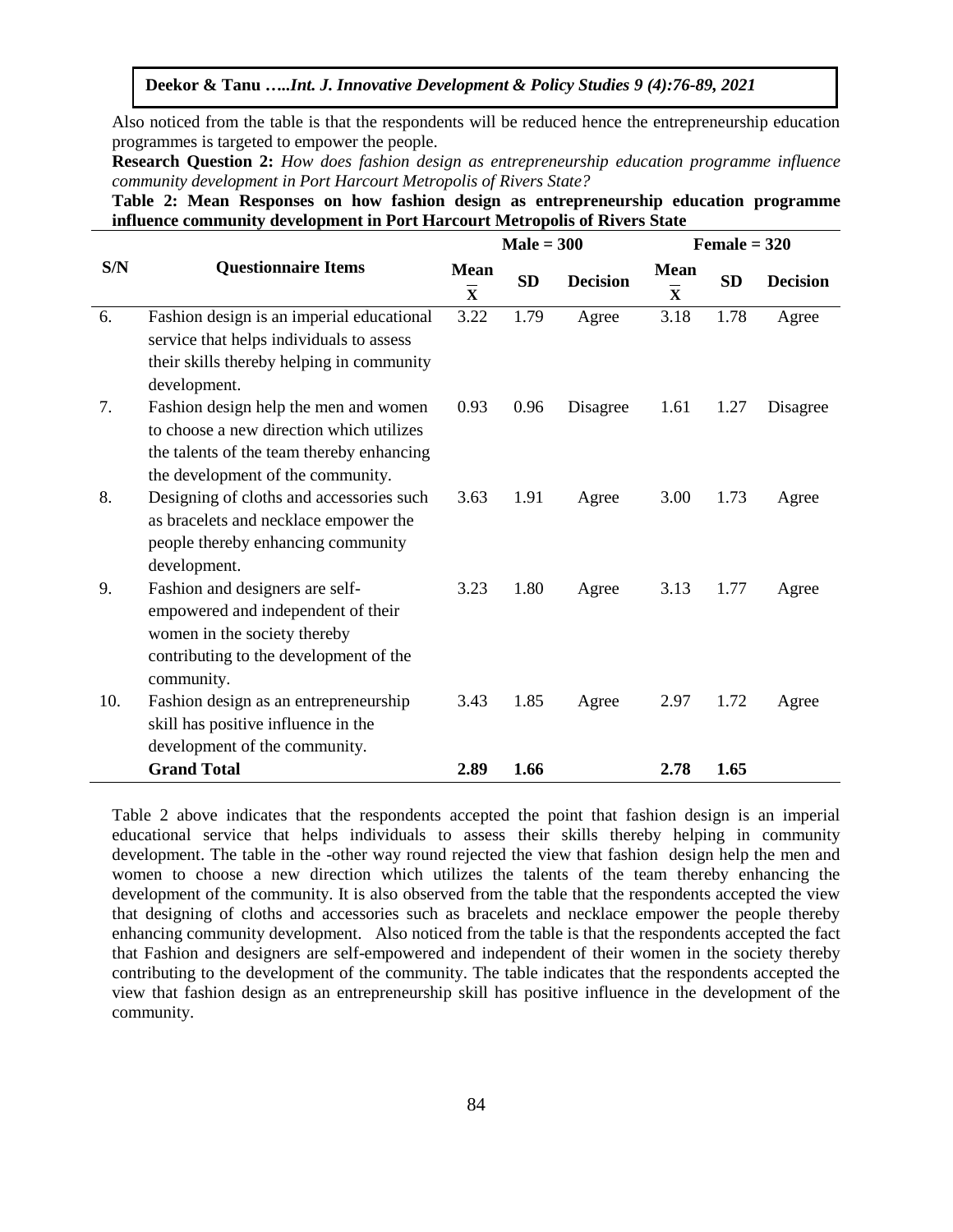**Research Question 3:** *How does innovative entrepreneurship education programme influence community development in Port Harcourt metropolis of Rivers State?* 

| Table 3: Mean Responses on how innovative entrepreneurship education programme influence |  |  |  |  |  |  |  |  |  |
|------------------------------------------------------------------------------------------|--|--|--|--|--|--|--|--|--|
| community development in Port Harcourt metropolis of Rivers State.                       |  |  |  |  |  |  |  |  |  |

| S/N | <b>Questionnaire Items</b>                                                                                                                                                                   | $Male = 300$            |           |                 | Female $= 320$          |           |                 |  |
|-----|----------------------------------------------------------------------------------------------------------------------------------------------------------------------------------------------|-------------------------|-----------|-----------------|-------------------------|-----------|-----------------|--|
|     |                                                                                                                                                                                              | <b>Mean</b>             | <b>SD</b> | <b>Decision</b> | <b>Mean</b>             | <b>SD</b> | <b>Decision</b> |  |
|     |                                                                                                                                                                                              | $\overline{\mathbf{x}}$ |           |                 | $\overline{\mathbf{x}}$ |           |                 |  |
| 11. | Innovative entrepreneurship education programme<br>encourage the people to embark on business to<br>create solution to their financial problems, thereby<br>enhancing community development. | 3.17                    | 1.78      | Agree           | 3.38                    | 1.84      | Agree           |  |
| 12. | Innovative entrepreneurship education programme<br>help people to be creative in thinking thereby<br>helping in community development.                                                       | 3.34                    | 1.83      | Agree           | 3.03                    | 1.74      | Agree           |  |
| 13. | Innovative entrepreneurship education programme<br>promotes exploration of ideas thereby enhancing<br>community development.                                                                 | 3.30                    | 1.82      | Agree           | 3.14                    | 1.77      | Agree           |  |
| 14. | People's skills are developed and established<br>through innovative entrepreneurship education<br>programme.                                                                                 | 3.11                    | 1.76      | Agree           | 3.32                    | 1.82      | Agree           |  |
| 15. | Innovative entrepreneurship education programme<br>revealed people's talents thereby helping in the<br>development of the community                                                          | 3.22                    | 1.79      | Agree           | 3.23                    | 1.80      | Agree           |  |
|     | <b>Grand Total</b>                                                                                                                                                                           | 3.23                    | 1.80      |                 | 3.22                    | 1.79      |                 |  |

Table 3 above indicates that the respondents accepted the view that innovative entrepreneurship education programme encourage the people is to embark on business to create solution to their financial problems, thereby enhancing community development. The table still shows that the respondents accepted the point that Innovative entrepreneurship education programme help people to be creative in thinking thereby helping in community development. Also observed from the table is that the respondents accepted the point that innovative entrepreneurship education programme promotes exploration of ideas thereby enhancing community development. Also noticed in the table is that the respondents accepted the point that people's skills are developed and established through innovative entrepreneurship education programme. The table still reveals that the respondents accepted the view that Innovative entrepreneurship education programme revealed people's talents thereby helping in the development of the community.

#### **Test of Hypotheses**

**Hypothesis 1:** There is no significant difference in the mean rating of the male and female respondents between influence of computer networking as entrepreneurship education programme and community development in Port Harcourt metropolis of Rivers State.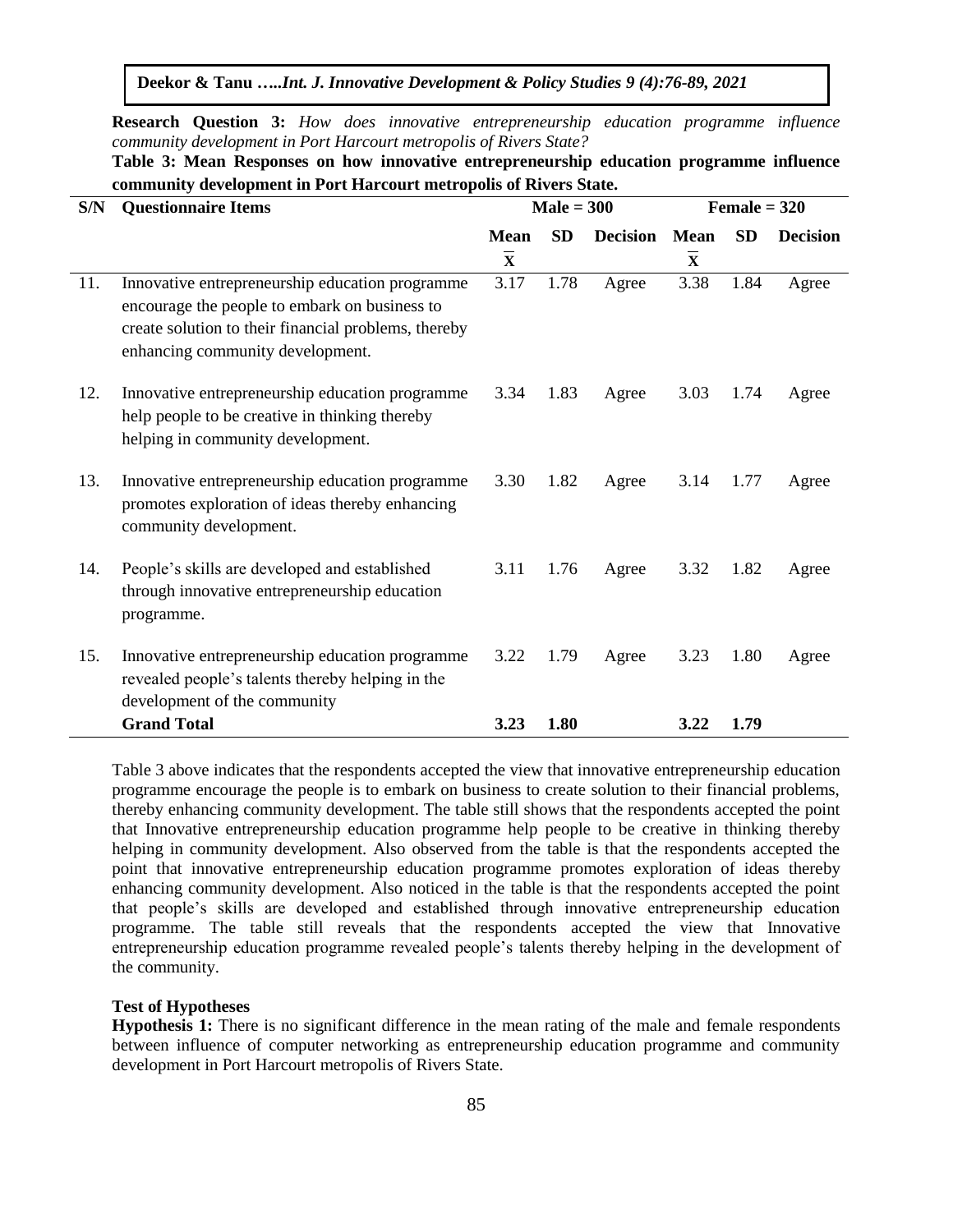**Table 4: Result of Z-test Analysis of the significant difference in the mean rating of the male and female respondents between influence of computer networking as entrepreneurship education programme and community development in Port Harcourt metropolis.**

| programme wave continue                        |     |             |                  |     |             |                 |
|------------------------------------------------|-----|-------------|------------------|-----|-------------|-----------------|
| <b>Variables/Status</b>                        | N   | <b>Mean</b> | <b>Standard</b>  | Z-  | $Z$ -       | <b>Decision</b> |
|                                                |     |             | <b>Deviation</b> | cal | crit        |                 |
| Entrepreneurship facilitators                  | 300 | 3.13        | 1 77             |     |             |                 |
|                                                |     |             |                  |     | $1.15$ 1.96 | Accepted        |
| Entrepreneurship<br>beneficiaries/participants | 320 | 3.29        | 1.81             |     |             |                 |
|                                                |     |             |                  |     |             |                 |

Analysis on table 4 indicates that the z-cal of 1.15 is less than the z-crit of 1.96. Therefore, the calculated z-ratio is not statistically significant at a 0.05 level of significance since it is smaller than the given critical value of z-ratio. Therefore, the hypothesis 1 is thus accepted and the conclusion is that no significant difference in the mean rating of the male and female respondents between influence of computer networking as entrepreneurship education programme and community development in Port Harcourt metropolis in Rivers State.

**Hypothesis 2:** There is no significant difference in the mean rating of the male and female respondents between influence of fashion design as entrepreneurship education progrmame and community development in Port Harcourt Metropolis of Rivers State.

**Table 5: Result of Z-test Analysis of significant difference in the mean rating of the male and female respondents between influence of fashion design as entrepreneurship education progrmame and community development in Port Harcourt Metropolis of Rivers State.**

| <b>Variables/Status</b>                        | N   | Mean | <b>Standard</b>  | $Z$ - | $Z -$ | <b>Decision</b> |
|------------------------------------------------|-----|------|------------------|-------|-------|-----------------|
|                                                |     |      | <b>Deviation</b> | cal   | crit  |                 |
| Entrepreneurship beneficiaries                 | 300 | 2.89 | 1.66             |       |       |                 |
|                                                |     |      |                  | 1.55  | 1.96  | Accepted        |
| Entrepreneurship<br>beneficiaries/participants | 320 | 2.78 | 1.65             |       |       |                 |

Analysis on table 5 shows that the z-cal of 1.55 is less than the z-crit of 1.96. So, the calculated z-ratio is not statistically significant at a 0.05 level of significance since it is smaller than the given critical value of z-ratio. So, the hypothesis 2 is accepted and the conclusion is that no significant difference in the mean rating of the male and female respondents between influence of fashion design as entrepreneurship education progrmame and community development in Port Harcourt Metropolis in Rivers State.

**Hypothesis 3:** There is no significant difference in the mean rating of the male and female respondents between influence of innovative entrepreneurship education programme and community development in Port Harcourt metropolis of Rivers State.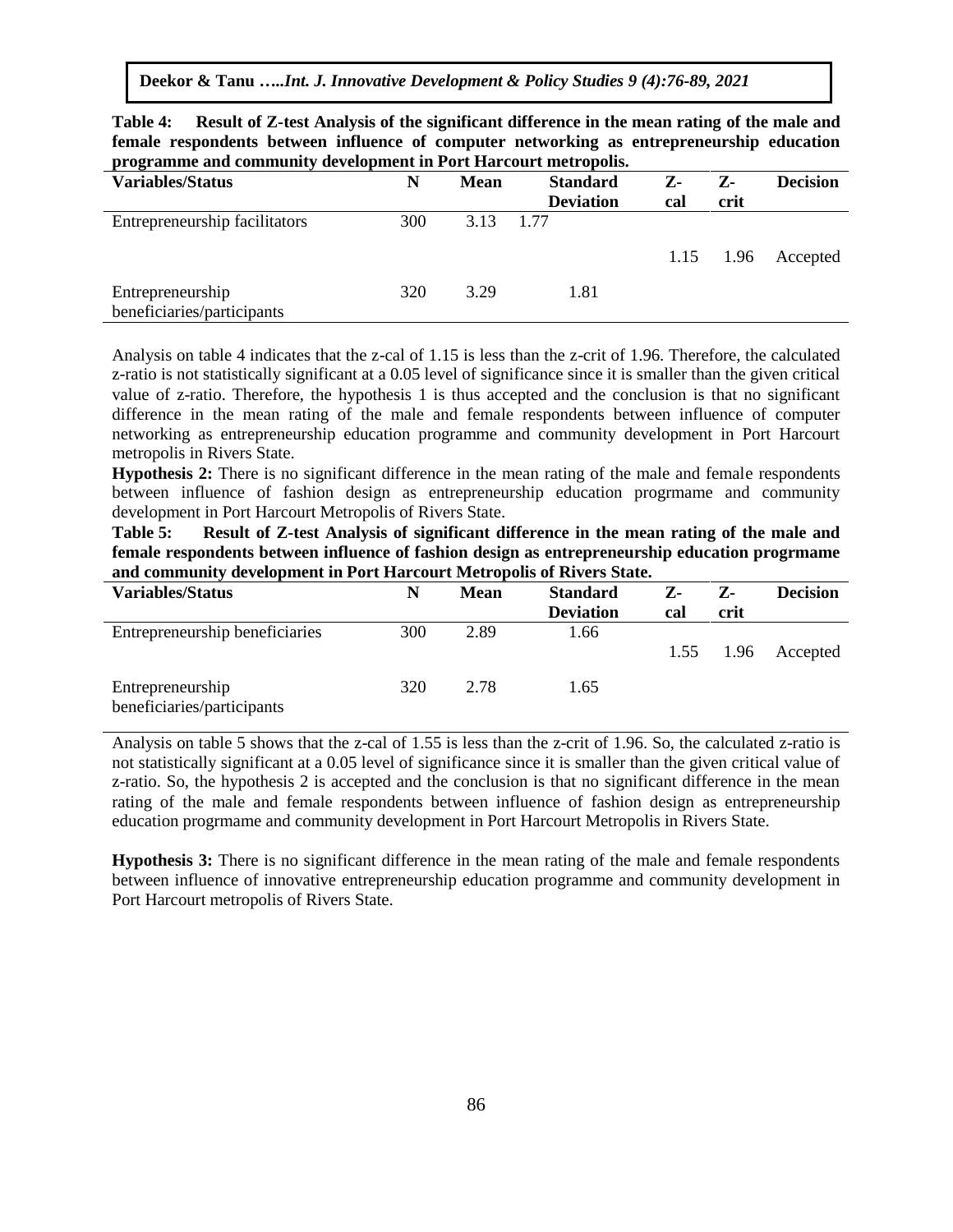| <b>Variables/Status</b>                        | N   | <b>Mean</b> | <b>Standard</b>  | Z-   | Z-   | <b>Decision</b> |
|------------------------------------------------|-----|-------------|------------------|------|------|-----------------|
|                                                |     |             | <b>Deviation</b> | cal  | crit |                 |
| Entrepreneurship facilitators                  | 300 | 3.23        | 1.80             |      |      |                 |
|                                                |     |             |                  | 1.25 | 1.96 | Accepted        |
| Entrepreneurship<br>beneficiaries/participants | 320 | 3.22        | 1.79             |      |      |                 |

**Table 6: Result of Z-test Analysis of the significant difference in the mean rating of the male and female respondents between influence of innovative entrepreneurship education programme and community development in Port Harcourt metropolis of Rivers State.**

Analysis on table 6 reveals that the z-cal of 1.25 is less than the z-crit of 1.96. Therefore, the calculated zratio is not statistically significant at a 0.05 level of significance since it is smaller than the given critical value of z-ratio. Therefore, the hypothesis 3 is thus accepted and the conclusion is that no significant difference in the mean rating of the male and female respondents between influence of innovative entrepreneurship education programme and community development in Port Harcourt metropolis in Rivers State.

#### **DISCUSSION OF FINDINGS**

The study in research question 1: How does computer networking as entrepreneurship education programme influence community development in Port Harcourt metropolis in Rivers State, indicated that computer networking as an entrepreneurship education programme has helped in empowering the people thereby contributing to community development. This study is in line with Bird (2009) who revealed that the young men and women (youths) in the community have skills that sustain their living in the area. The table still indicates that the respondents accepted the view that the level of unemployment is reduced now to an extent because of the introduction of entrepreneurship education programmes. It is also observed from the table that the respondents accepted the fact that self-employment among the youths have influenced the development of communities in Rivers State. The respondents also accepted the point that there are more shops now in the communities unlike before when entrepreneurship education programmes was not in place or not introduced. Also noticed from the table is that the respondents will be reduced hence the entrepreneurship education programmes is targeted to empower the people.

The finding of the study in research questions 2: How does fashion design as entrepreneurship education progrmame influence community development in Port Harcourt Metropolis in Rivers State, showed that fashion design as an entrepreneurship education programme has enhanced community development through the people. This finding is in collaboration with Fayove (2000) who noted that fashion design is an imperial educational service that helps individuals to assess their skills thereby helping in community development. The table in the other way round rejected the view that fashion design help the men and women to choose a new direction which utilizes the talents of the team thereby enhancing the development of the community. It is also observed from the table that the respondents accepted the view that designing of cloths and accessories such as bracelets and necklace empower the people thereby enhancing community development. Also noticed from the table is that the respondents accepted the fact that Fashion and designers are self-empowered and independent of their women in the society thereby contributing to the development of the community. The table indicates that the respondents accepted the view that fashion design as an entrepreneurship skill has positive influence in the development of the community.

The study in research question 3: How does innovative entrepreneurship education programme influence community development in Port Harcourt metropolis in Rivers State, revealed that innovative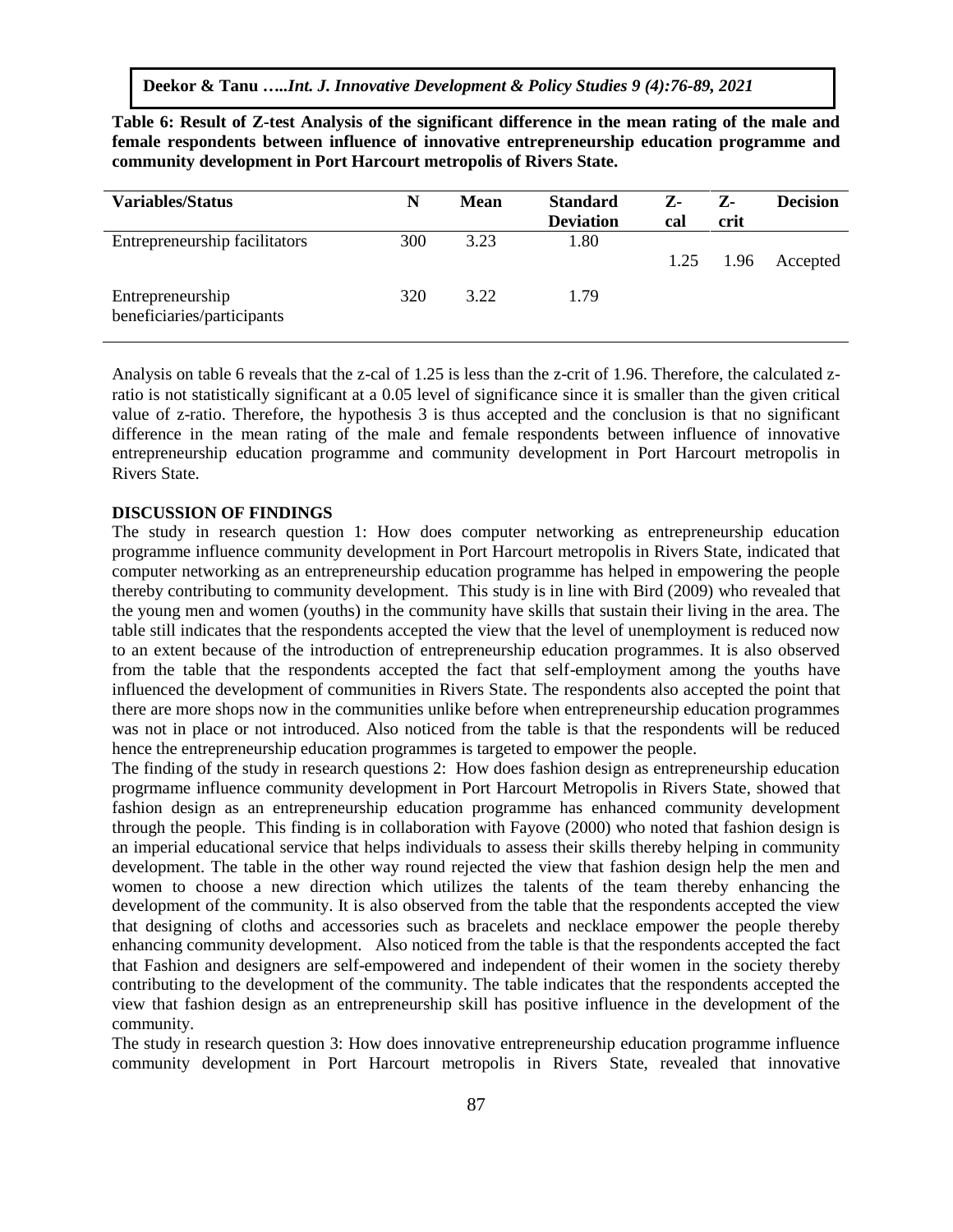entrepreneurship education programme has positive influence on the people thereby helping in community development. The finding indicated that innovative entrepreneurship education programme encourage the people is to embark on business to create solution to their financial problems. The table still shows that the respondents accepted the point that Innovative entrepreneurship education programme help people to be creative in thinking thereby helping in community development. Also observed from the table is that the respondents accepted the point that innovative entrepreneurship education programme promotes exploration of ideas thereby enhancing community development. Also noticed in the table is that the respondents accepted the point that people's skills are developed and established through innovative entrepreneurship education programme. The table still reveals that the respondents accepted the view that Innovative entrepreneurship education programme revealed people's talents thereby helping in the development of the community.

# **CONCLUSION**

The influence of entrepreneurship education programmes on community development in selected local government areas of Rivers State cannot be over-emphasized. Evidence from the study indicates that entrepreneurship education programmes are relevance in community development and employment generation. It has positive influence on community development in Rivers State. It also motivates and equips the people with the necessary skills and confidence as well as aids in engendering the perceptions of desirability and feasibility of self-employment.

# **RECOMMENDATIONS**

Based on the findings, the following recommendations were made to ensure that entrepreneurship education programmes achieve its objectives in the study:

1. Government or multinational companies should economically empower the youths by establishing more computer training centres in the community.

2. Government and non-governmental organizations should train more people on fashion design and encouraged them by buying their equipment or machines hence it enhance community development.

3. Community leaders (Organs) should also help the youths (people) to register them in creative work to enable community development.

# **REFERENCES**

Ache, C. (2007). Unemployment in Nigeria worries (UNDP). Lagos. *Daily Champion,* July, 6.

- Agu, E.N. (2001). *Fundamental of small business management and Entrepreneur development.* Owerri: 1-0 Publishers.
- Ahukanna, G. (2000). Public education: Its effect on entrepreneurial characteristics. *Journal of Small Business and Entrepreneurship* (6)2 23-30.
- Amirize, B. (2012). Commenting on a possibility for adult and community development. *Independent Monitor newspaper.*
- Ansah, B. (2004). *Entrepreneurial Development Studies.* Liberal/Arts Department Ghana. Kumasi Polytechnic p. 6.
- Asubel, F.O. (2010). Nigeria educational policy and entrepreneurship. *Journal of Social Science ,* Vol. 9(2), 75-83.
- Bandura, A. (2007). *The social foundation of thought and action*. Englewood Cliffs, NJ: Prentice-Hall.
- Barikor, R.H. (2011). *The psychology of the entrepreneur, in the art and science of entrepreneurship,* Eds. Sexton, D.L. and Smiler, R.W., Cambridge, MA Ballinger Publishing Company, 133-162.
- Biddle, C.C. (2015). Does entrepreneurial self-efficacy distinguish entrepreneurs from managers? *Journal of Business Venturing,* (13)4, 295-316.
- Bird, B. (2009). Implementing entrepreneurial ideas. *The case for intention Academy of Management Review.* 13, 144-454.